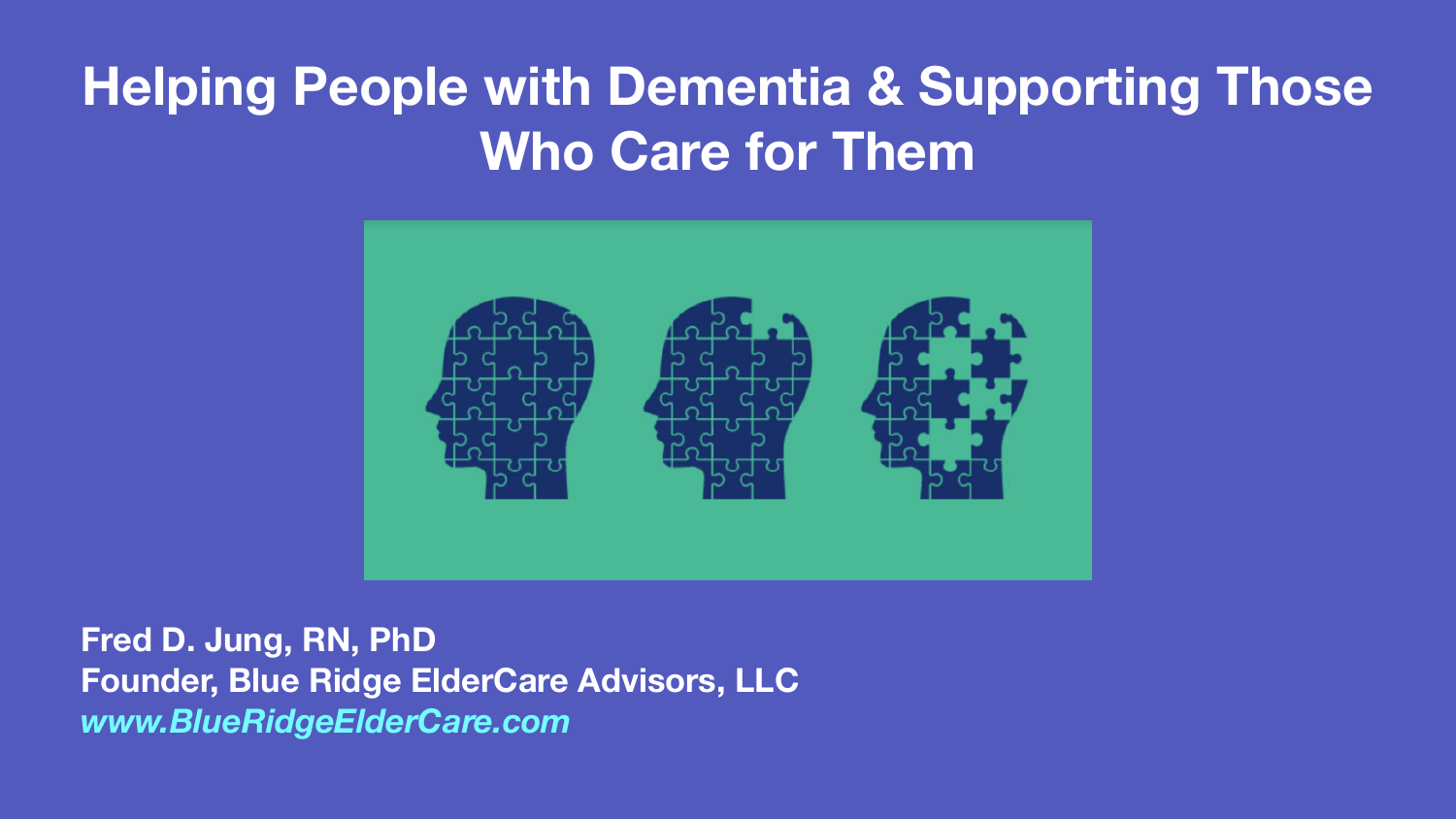#### **Helping People with Dementia & Supporting Those Who Care for Them**

- Thanks to Sydney Swartz and the Alzheimer's Association for helping us better understand Alzheimer's Disease and Dementia
- Building on it, the above will be the subject of our next, June 7th seminar
- The focus then will be on our community's resources from home-based services to care provided by assisted living facilities, memory care units and hospice
- Speakers will include:
	-
	-
	-
- Kim Volker, Chief Operating Office of Care is There • Sydney Swartz, Program Manager for the Alzheimer's Assoc. • Kate Daniels, Hospice Consultant for Kindred Hospice • Will conclude today's presentation with some key related information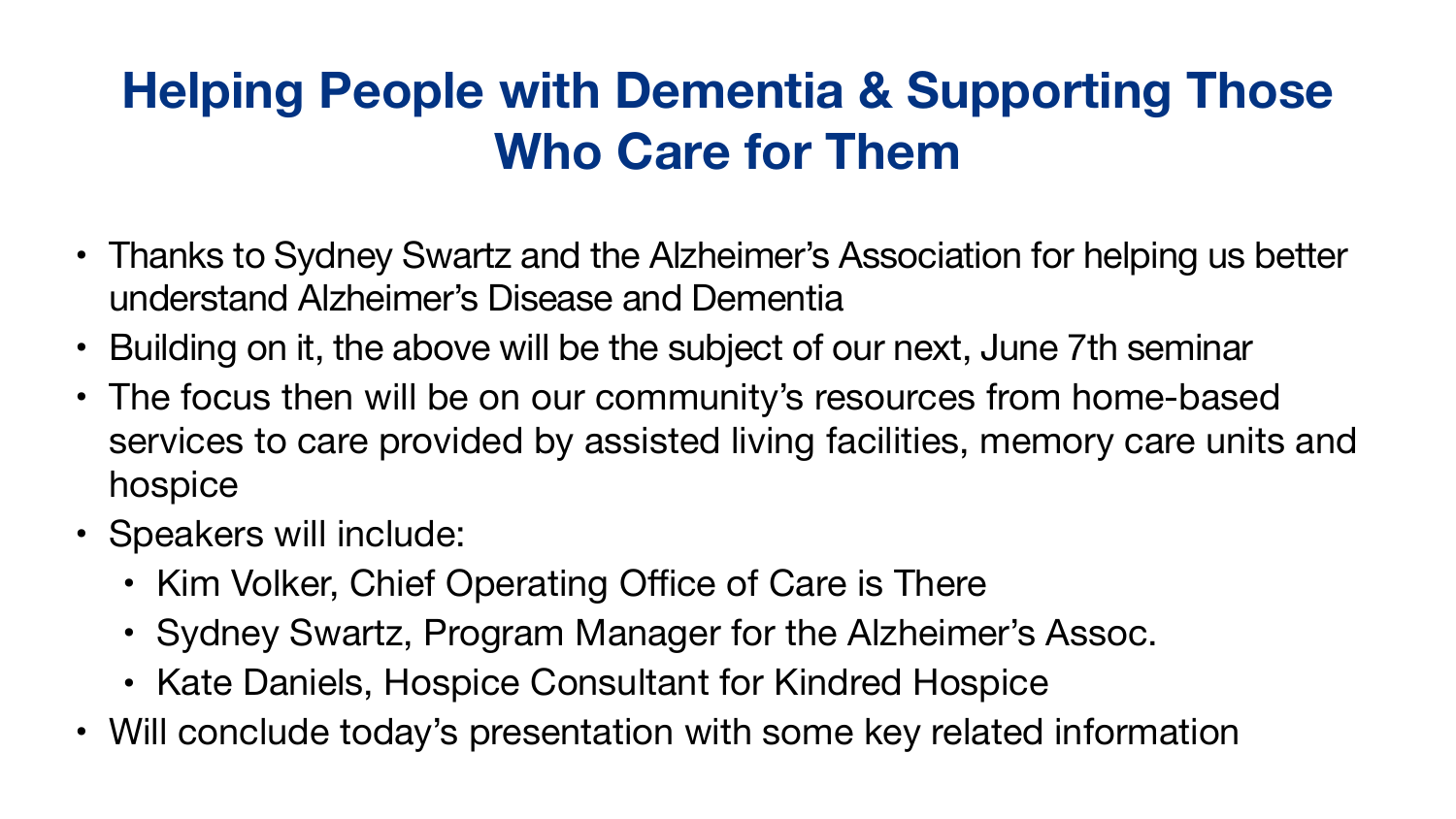#### **The Importance of Evaluating Memory Loss and Other Cognitive Changes**

- There are multiple possible reasons for changes in memory or other cognitive abilities, especially more abrupt changes
- These include medication side effects, urinary tract infection (UTI), kidney disease, benign brain tumors and depression
- If it is early memory loss and mild cognitive impairment (MCI), it's important to have it medically evaluated
- Along with first being seen by one's primary care practitioner (PCP), both UVA Medical Center and Sentara Martha Jefferson Hospital have memory care and cognitive assessment clinics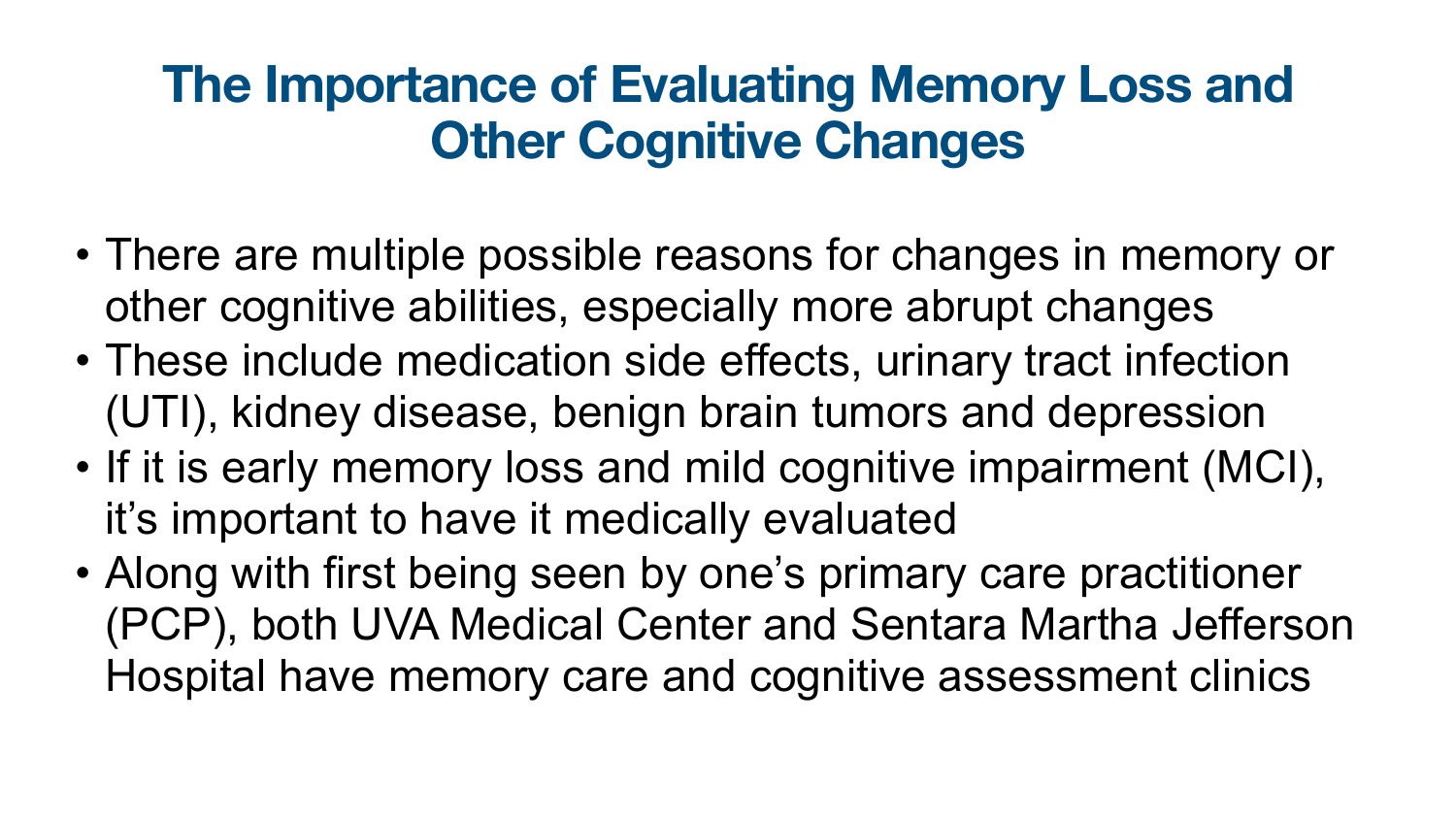# **Diagnosis and Treatment of Memory Loss and MCI**

- Benefits of early diagnosis and treatment:
	- to rule out other possible causes
	- to identify what may be causing it
	- to establish a baseline for periodic monitoring
	- to identify how best to treat it
- Early evaluation and treatment is the best way to slow the progression of possible MCI
- Learning how to treat and live with it can also help alleviate the anxiety and possible depression associated with the diagnosis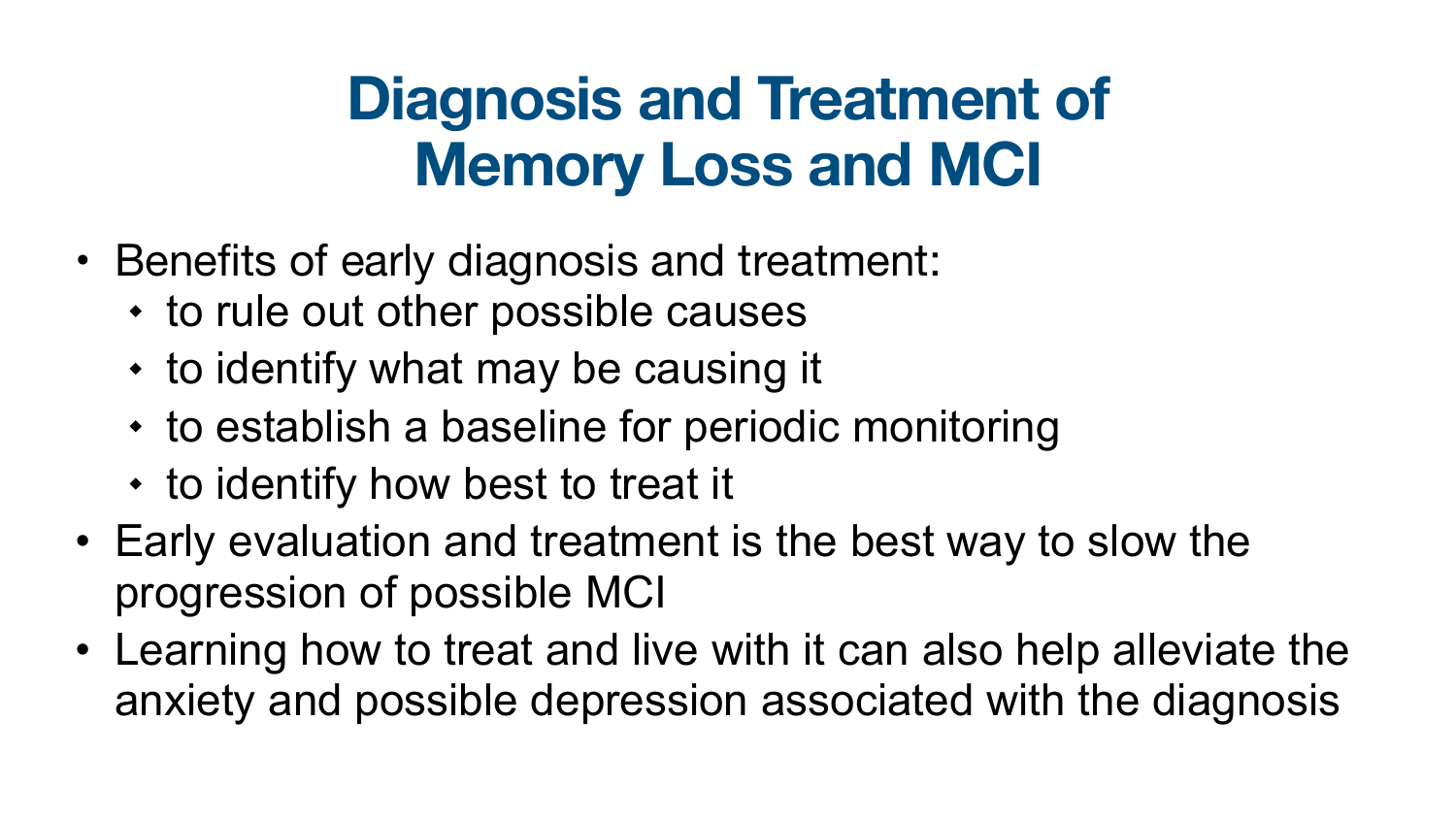# **Challenge: The Possible Need to Give Up Driving**

- Given safety and possible liability concerns, it's a very important consideration in MCI and dementia
- But it's very difficult for many people to give up driving
- People are often very, very resistant. Thus, first learn how best to approach this challenge. Resources include:
	- ✦ AARP: https://www.aarp.org/auto/driver-safety/we-need-totalk/
	- ✦ Virginia Safe Driving Laboratory: [https://med.virginia.edu/](https://med.virginia.edu/psychiatry/sections/neurocognitive-studies/virginia-driving-safety-laboratory/) [psychiatry/sections/neurocognitive-studies/virginia-driving](https://med.virginia.edu/psychiatry/sections/neurocognitive-studies/virginia-driving-safety-laboratory/)[safety-laboratory/](https://med.virginia.edu/psychiatry/sections/neurocognitive-studies/virginia-driving-safety-laboratory/)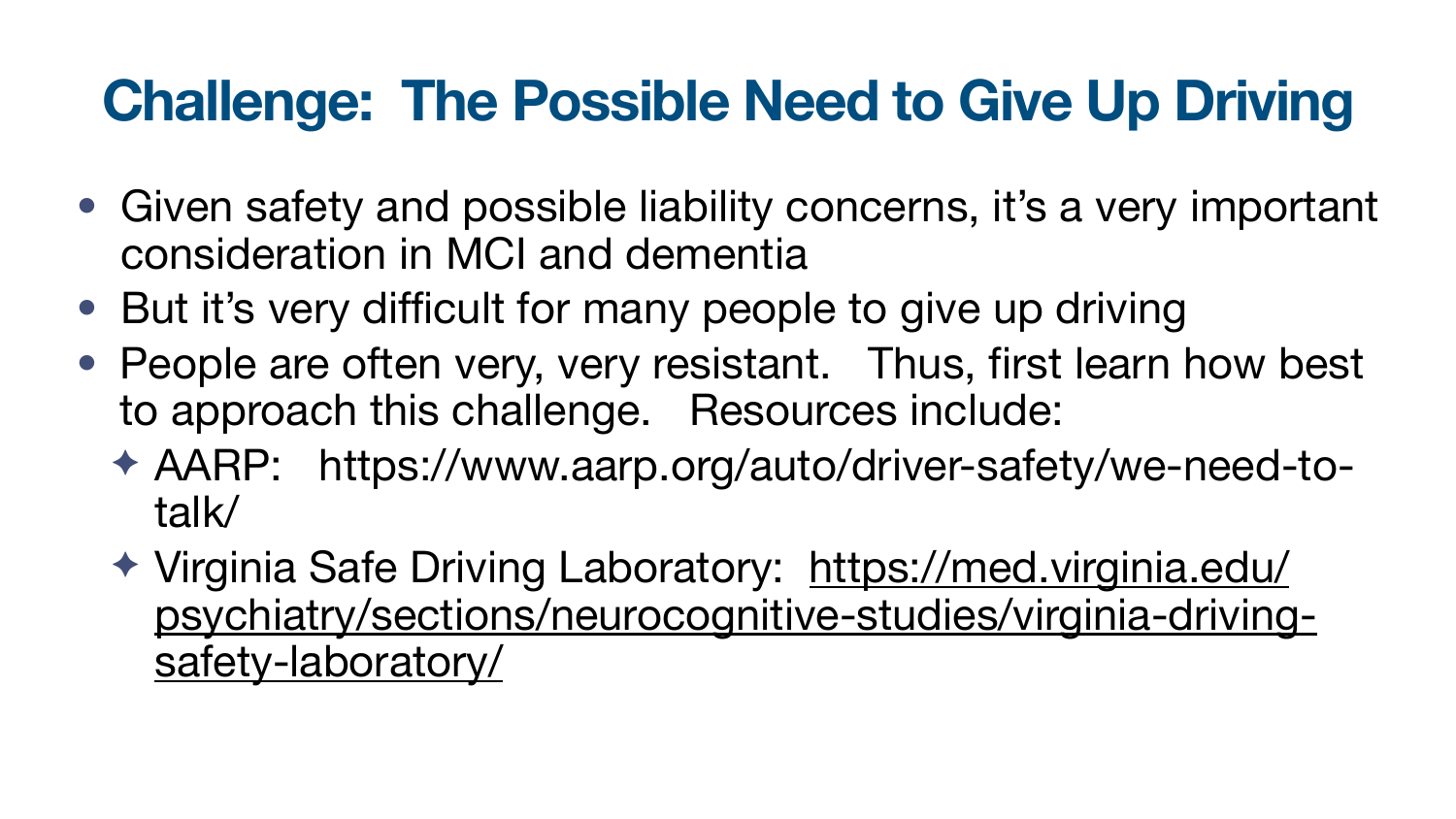### **Challenge: Lack of Advance Medical Directives and Other Important Documents**

- The majority of Americans don't have an advance Medical Directive (AMD, also known as a 'living will') • Lack of an AMD can place your family & other loved ones in a very difficult situation when you no longer can make your
- own healthcare decisions
- Last wills & testaments and healthcare & financial powers of attorney (POAs) are other important documents to complete • Do them now and give both you and your loved ones peace
- of mind.